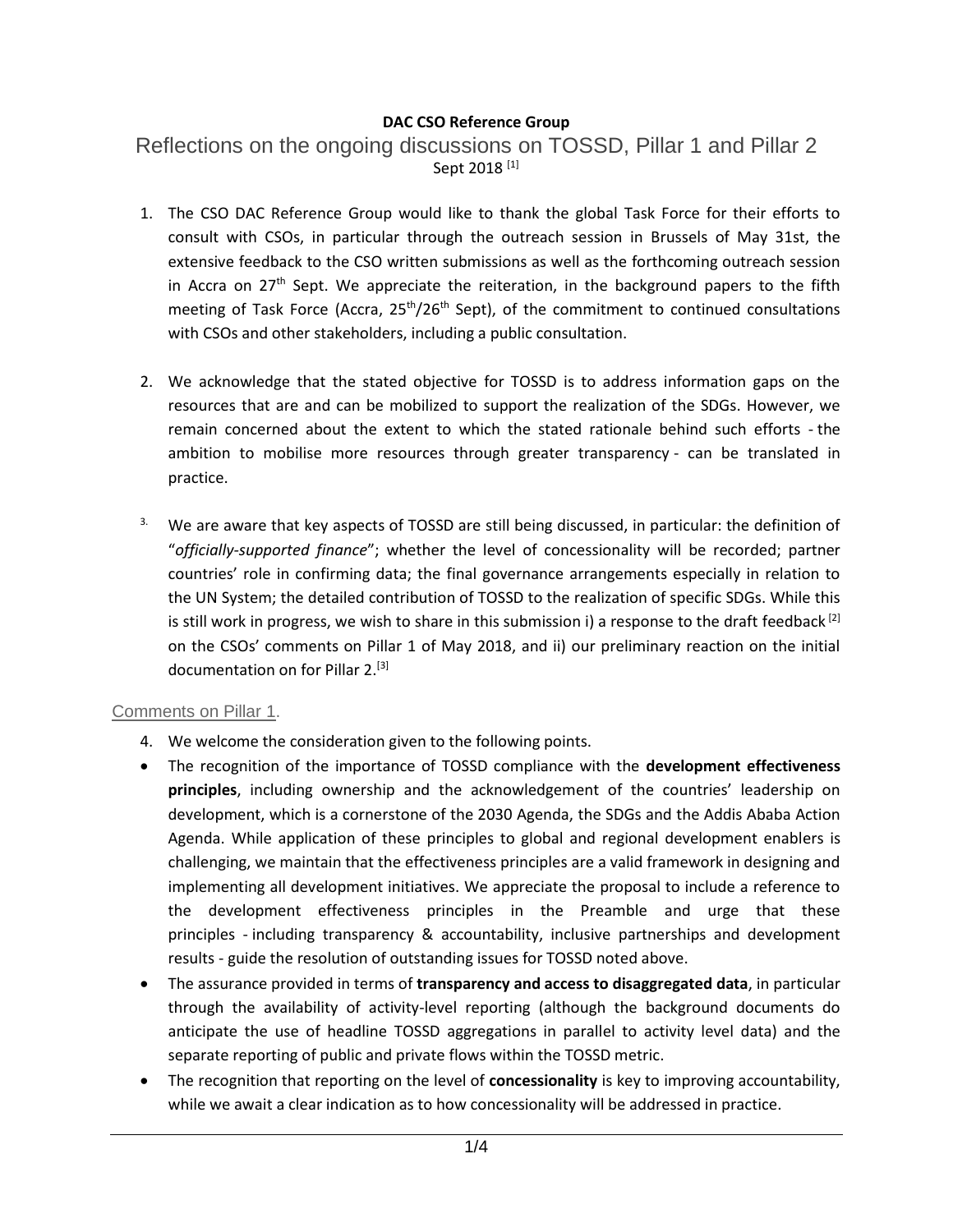- The agreement to establish and conduct **regular reviews of data quality** as part of the overall quality assurance framework for TOSSD statistics and reporting. Common and transparent rules are an essential element of quality assurance.
- The openness to establishing **a system whereby recipient countries can raise a dispute/concerns** on whether the reported flows reached their country and contributed to achieving the SDGs.
- The agreement to **report on both gross and net figures at all times**.
- The proposal to **reconsider the inclusion of "other enterprises under significant government influence"** (relevant amendment included in the revised Reporting Instructions).
- The agreement to maintain a **reference to the 0.7% ODA commitment** in the Reporting Instructions.
- The commitment to reconsidering **the TOSSD acronym** as the current use of the word *official* doesn't reflect the fact that non-official (but officially-supported) resources will be included.
- 5. However, we remain concerned about some problematic and unresolved issues, which we would urge the Task Force to address.
- In general, **the Reporting Instructions are still too broad** and leave too much room for interpretation by the reporting parties, which in turns will limit comparability, usability, consistency and therefore credibility of the metric. For instance, the outstanding issues regarding concessionality levels and consistency with SDGs require clearer guidance.
- The suggestion to *'evolve towards more tightened'* rules overtime seems unlikely to happen as it is always **difficult to tighten-up rules once they are agreed on**. Starting with a narrower but clear framework, which can evolve overtime to include different flows as the methodologies to do so are developed, would be a sounder approach.
- The current approach reflects **a disproportionate focus on quantity over quality** as it leans towards a stronger priority given to tracking volumes (quantity) rather than establishing tight eligibility criteria and solid monitoring and evaluation to ensure the recorded resources are truly developmental (quality).
- The Reporting Instructions do not yet establish **a clear set of eligibility criteria to ensure that non developmental flows are excluded**; the only eligibility criterion is a link to an SDG target or more broadly to a SDG goal. For instance, there is no agreement to include emphasis on eradicating poverty and reducing inequality as a basic requirement. Also, The Reporting Instructions are not accompanied by a strong commitment to **establishing ex-post monitoring and evaluation**; such M&E arrangements would be critical to assessing TOSSD flows' impact on development and compliance with development effectiveness principles.
- As for the **inclusion of mobilised private finance**, we remain convinced of the importance of the fact that the TOSSD statistical measure´s focus is on official support. Increased transparency of private flows is crucial, which must include both investments and outflows; however, it is of central importance that public and private flows are separated at both the detailed and the headline levels.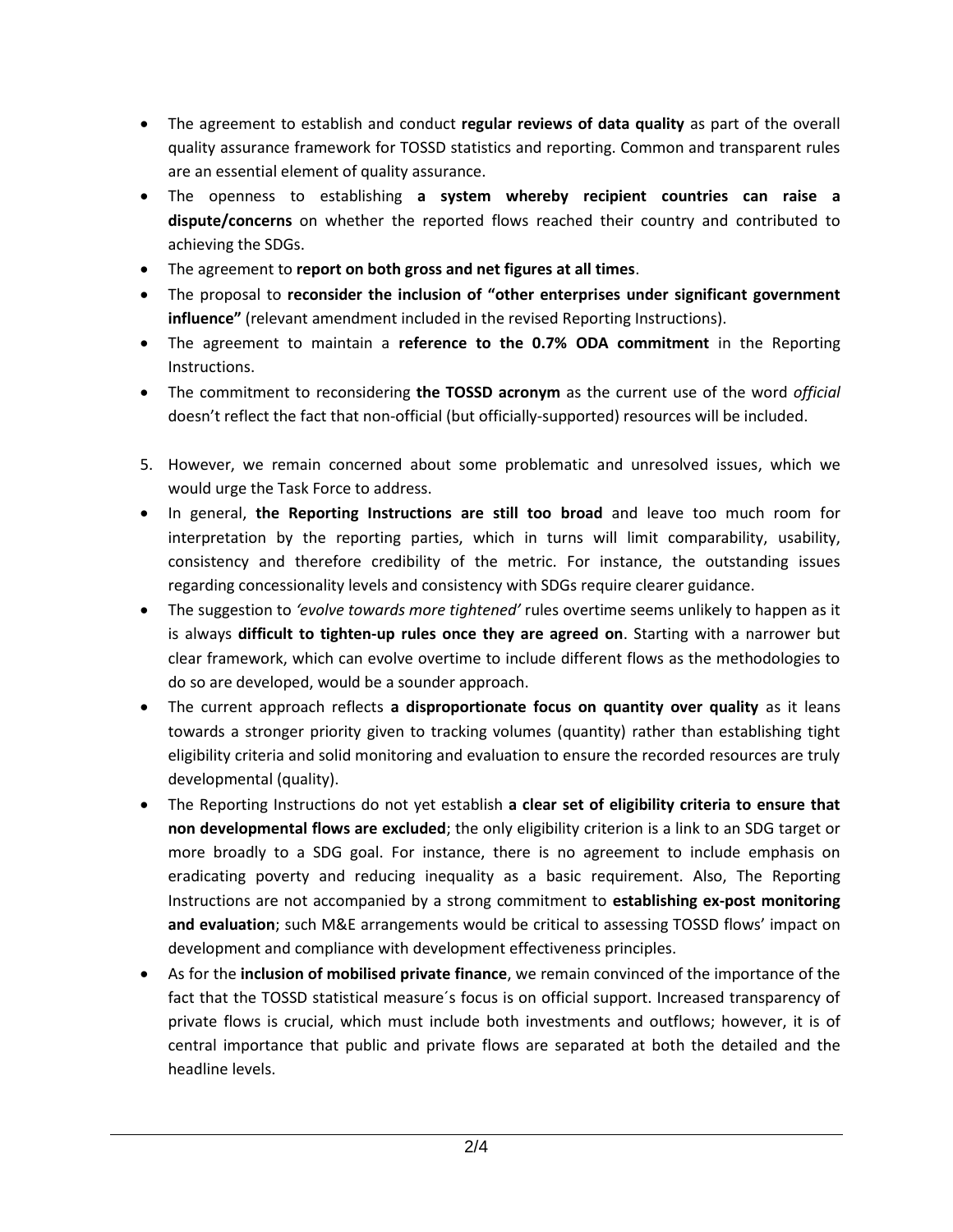- TOSSD will include the **face-value of the flows rather than the grant equivalency**; the rationale put forward is that TOSSD should capture the full spectrum of officially supported flows arriving in a recipient country so as to better help them manage their flows, while the grant equivalency is captured in ODA as a reflection of *'donor effort'*. The issue in our view is that such an approach would create a misleading metric: if the purpose is to ensure recipient countries have an accurate and comprehensive picture of what resources over time are at their disposal to reach the SDGs, TOSSD would need to track not only the inflows, but also the outflows, including repayments as well as other flows that are leaving the country such as IFF or tax evasion.
- While we acknowledge the challenges of including **additionality** both financial and developmental - as an ex-ante eligibility criterion, we encourage the Task Force to commit to a robust assessment of additionality within TOSSD M & E arrangements. The current suggestion that the activity-level reporting will '*provide sufficient transparency for relevant organisations, including CSOs, to scrutinise the data, and if needed, raise concerns with regard to the additionality of flows'* is insufficient and impractical given the large number of expected flows that will be reported.
- The proposed changes still do not provide sufficient safeguards to ensure that **commercial confidentiality** is not unduly used to constrain transparency.
- Inclusions of **export credits**, when they are *'specifically designed to contribute to sustainable development (e.g. financing of a wind power plant)'*, remains problematic and it should minimally relate very directly to the achievement of the SDGs.
- The Reporting Directives continue to include **"***state-owned enterprises***"** without a clear delimitation as to state-owned enterprises rooted in metric that is focusing on official flows. We fear that this inclusion will reduce the comparability between providers.

## Preliminary thoughts on the proposed definition for Pillar 2.

- 6. We would like to commend the efforts by the Task Force to explore the definition issues inherent in the second pillar that TOSSD intends to capture. Our commentary is limited by the conceptual nature of the discussion paper on Pillar 2, which is not yet at the stage of practical proposals for capturing specific flows. We are pleased to have the opportunity to contribute to this initial phase, but somewhat concerned by the high level of generality attached to such areas as "trade" or "security" and their relevance to the purposes of TOSSD. Given the scale, scope and importance of the agenda at stake, we look forward to continuing to refine our reflections and feeding in as the a proposed framework becomes more specific.
- 7. Defining the boundaries of global public goods, and development enablers and their relevance to achieving Agenda 2030 is a significant challenge and requiring addressing multiple perspectives, angles and layers of questions and issues; as the discussions in the paper GPG/IPGs demonstrates. While we can see some merit in the International Public Goods approach - especially in light of the *non-rival* and *non-excludable* principles - the discussion is too abstract to reach a judgement about its practical relevance to the purposes of TOSSD. We suggest a more specific approach, starting from the SDG framework and the relevance of